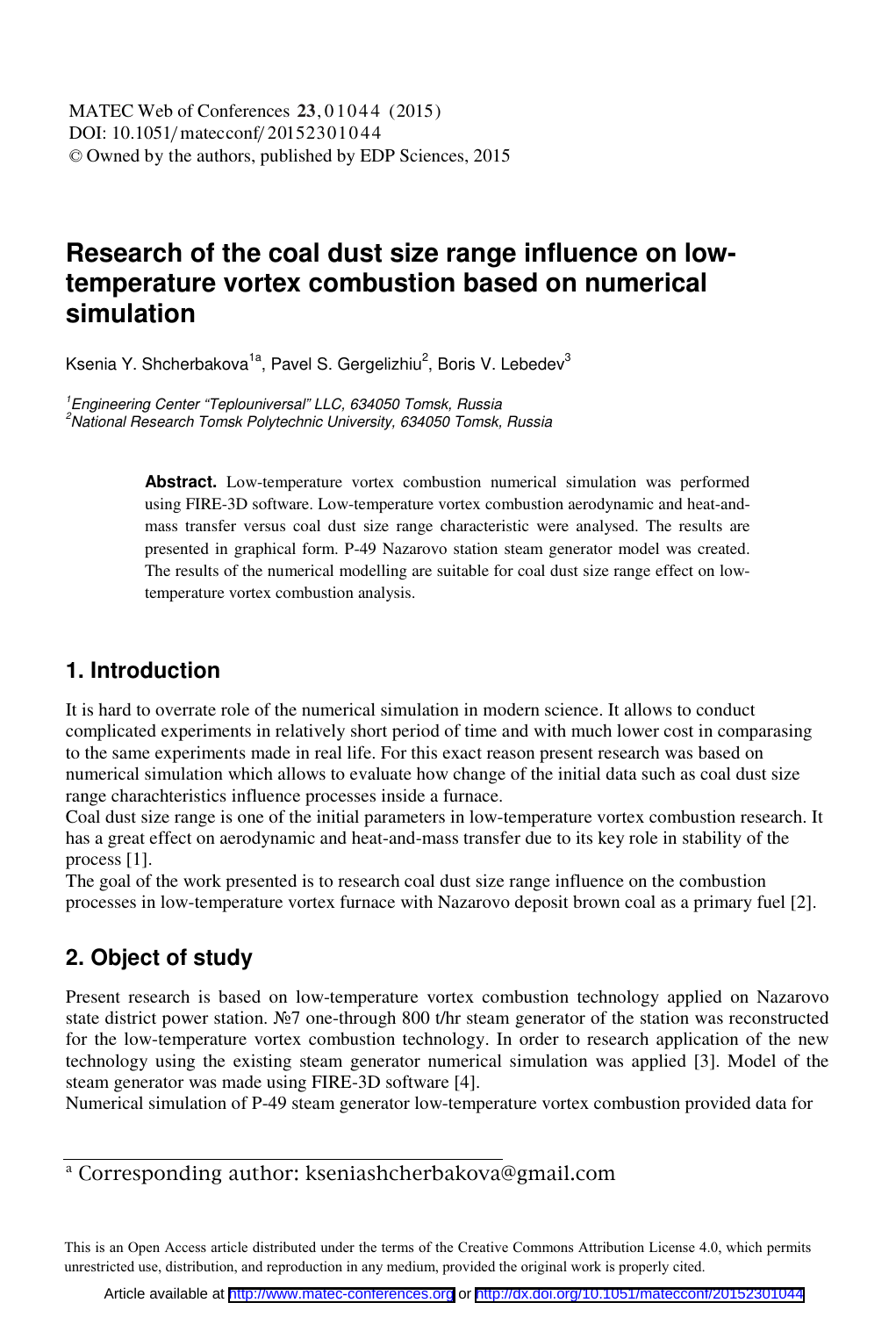#### MATEC Web of Conferences

coal dust size range influence analysis on aerodynamics and heat-and-mass transfer inside the furnace. Coarse and fine fractions of the initial fuel: Nazarovo deposit brown coal, were chosen. Table 1 presents initial fuel planting results.

|                      | Particles content, % |                    |  |
|----------------------|----------------------|--------------------|--|
| Particle size,<br>μm | Fine fraction        | Coarse<br>fraction |  |
| 70                   | 29                   | 26                 |  |
| 150                  | 19                   | 19                 |  |
| 350                  | 30                   | 16                 |  |
| 750                  | 15                   | 20                 |  |
| 1000                 |                      | 1 Q                |  |

|  |  |  |  | <b>Table 1.</b> Fuel fraction composition |
|--|--|--|--|-------------------------------------------|
|--|--|--|--|-------------------------------------------|

Simulation was conducted on low-temperature vortex furnace model with excess air ratio  $\alpha = 1,072$  and fuel rate  $Bp=39,444$  kg/s and present air regime (table 2).

#### **Table 2.** P-49 Air regime

| No | Parameter                                    | Velocity, m/s |
|----|----------------------------------------------|---------------|
|    | Primary airflow from burners                 | 49            |
| 2  | Secondary airstream from burners             | 54            |
| 3  | Eventilate airstream from downdraft          | 37            |
|    | Main airstream from downdraft                | 30            |
| 5  | Airstream from lower tier of tertiary blast  | 35            |
|    | Airstream from middle tier of tertiary blast | 36            |

### **3. Calculation results**

Figure 1 represents results of the Nazarovo station P-49 steam generator low-temperature vortex combustion numerical simulation. Obtained data analysis shows that a large amount of fine fraction particles is carried up above burners level (h=10 m) and into the upper part of the furnace with main flow. Under burners' furnace volume (H=0-10 m) is uniformly filled with fuel particles.

Fuel and ash flow with outweighting coarse fraction seen mostly in under burners' furnace volume as it is expected to be for low-temperature vortex combustion. The rest of the flow is carried up above burners' level. Figure 1a-d and 2a-d shows fine and coarse fraction combustion considerably. One can see how fine particles are dragged up and out of the furnace in a greater amount in comparison to coarse fraction fuel particles. Such coal dust flow behavior increases combustible losses if fine fuel fraction is being burned.

Model's aerodynamics shows almost no changes ether fine or coarse fraction is in use (Figure 1a and 2a). There is a uniform upward state-steady 15-20 m/s flow along the rear tube wall in mid and upper furnace volume in both cases. Besides, there is 10-15 m/s upward flow in under burners' volume. Burner's stream directs the flow to the rear tube wall, where it interacts with lower tier of tertiary blast and goes into the upward flow increasing flow velocity from 5 to 25 m/s as a result. Lower tier of tertiary blast doesn't have much influence to aerodynamic structure of observed numerically simulated model's variations.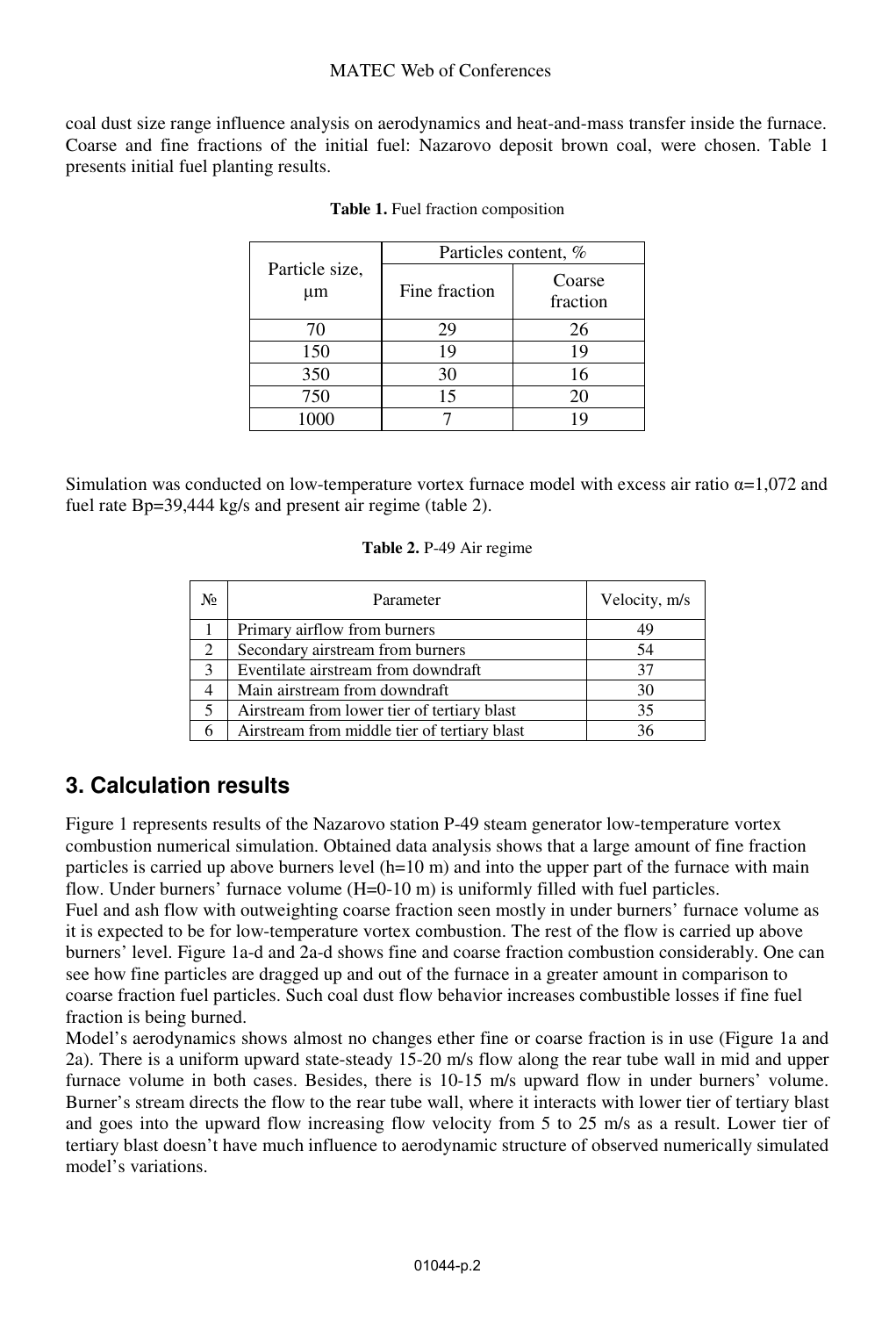

Figure 1. Fine fraction numerical modeling results: 1a) velocity distribution; 1b) oxygen distribution; 1c) particles distribution.



**Figure 2.** Coarse fraction numerical modeling results: 2a) velocity distribution; 2b) oxygen distribution; 2c) particles distribution.

# **5. Conclusion**

Coal dust size range influence analysis on aerodynamics and heat-and-mass transfer of the lowtemperature vortex furnace along with temperature and fuel particle distribution fields in burner cross section has been conducted as the result of the obtained research.